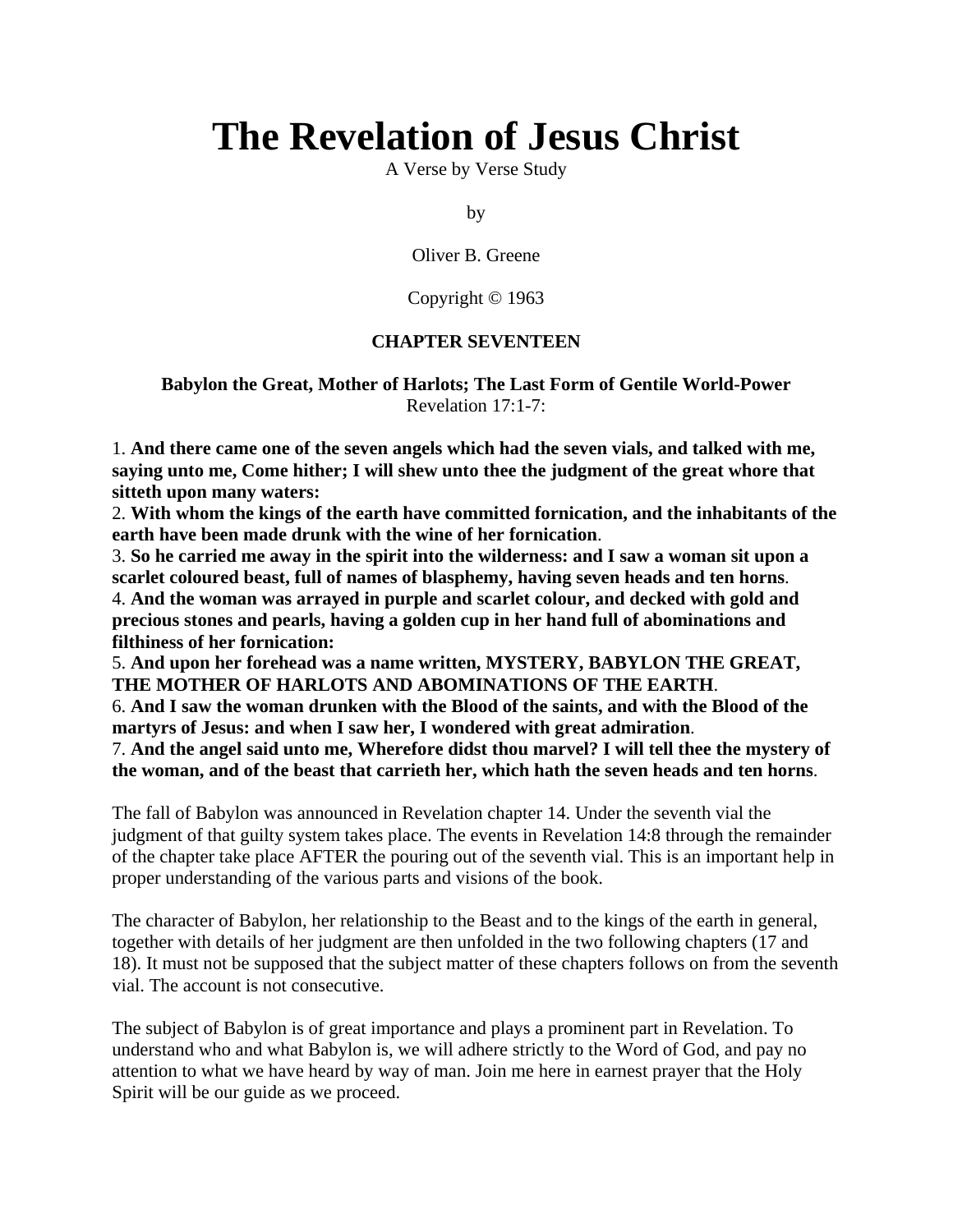The devil is a "master counterfeiter." For everything God has that is good, the devil has a counterfeit.

There is the Trinity of God: Father, Son and Holy Ghost. Satan has his trinity: the Dragon, the Antichrist, the False Prophet. God calls and ordains preachers . . . so does the devil (II Corinthians 11:13-15).

There are two women in Revelation: One righteous - the mother of righteousness and purity (Revelation 12) - about whom we have already studied; the other unrighteous - the mother of harlots and abominations (Revelation 17). One - of God; the other - of Satan.

By making comparisons and by reasoning, we will find out who this woman is, in Revelation 17:

Both women mentioned above are mothers: The first brought forth a Son, who is to rule all nations. The second is the mother of harlots.

Both women are splendidly dressed: The first was wearing heavenly garments, "**clothed with the sun**"; her clothing is "**light**" from Heaven. The second woman is "**arrayed in purple and scarlet colour, decked with gold and precious stones, and pearls**." Her clothes and jewels are all earthly, and from the earth.

The first woman has the moon (the power of darkness) under her feet. The second woman "**hath rule**" Over the kings of the earth.

Both mothers suffer: The first battles with the dragon to save her child from being devoured. The dragon pursues her and drives her into the wilderness. The second woman suffers at the hands of the ten kings who supported her, but who now make her naked, desolate, eat her flesh and burn her with fire, while God in all His power and fury judges her and visits her with plagues, death, and utter destruction.

Both women fill a great place in world affairs: One pure, the other a harlot; one hated by earth's powers, the other loved!

- One produces masculine nobility - the other produces feminine impurity.

- One is helped by celestial wings - the other is carried by dragon power.

- One has upon her head a crown of twelve stars - the other has upon her head the name of the destroyer, and is drunk with the blood of saints and prophets.

- One finally takes up her abode in the heavenly city surrounded by all saints of all ages. The other suddenly goes down to eternal ruin in the hot wrath of Almighty God.

These two women are rivals in every respect, and are just as opposite in character as day and night. The first woman we have already identified. Chapter 12 gives the picture of Israel bringing forth the Man Child. "**Salvation is of the Jews**." Jesus came forth out of Israel.

We will now identify the second woman, "**the mother of harlots**":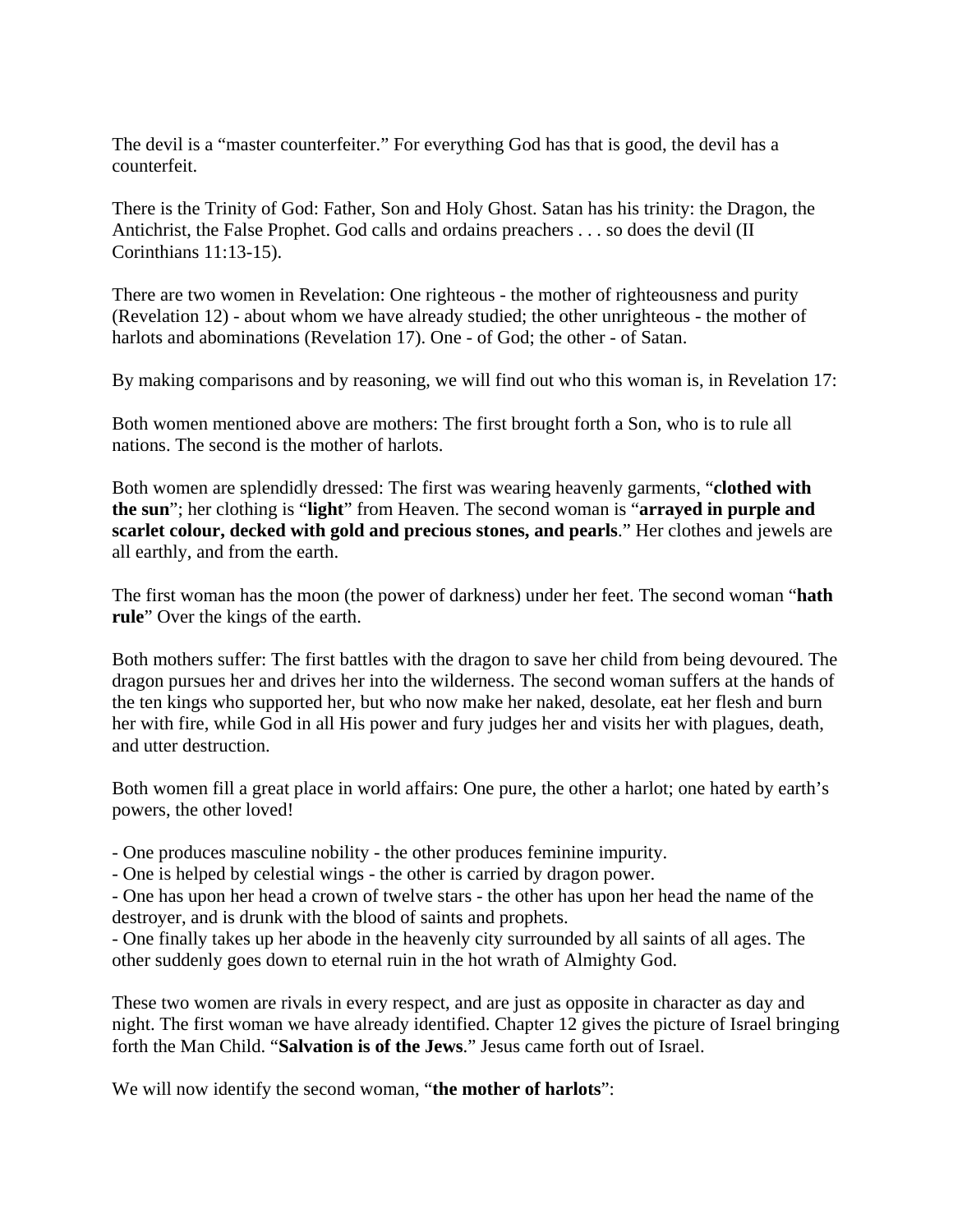The outstanding thing said about her is that she is a harlot . . . "**the Great Harlot**." She advertises her harlotry by wearing on her head the name "**Mother of Harlots**"! In the Word of God, harlotry stands for "debauched worship - idolatry - false devotion." When people worship as God that which is not God, but a god of their own making; when people give their hearts to idols; when they set up systems, doctrines, rites and rituals to replace what God has commanded and revealed in His Word, in Scripture, that is called whoredom, adultery, fornication. Read carefully Jeremiah 3:6, 8, 9; Ezekiel 16:32; Hosea 1 and 2; Revelation 2:22.

When God's divine laws and ordinances are broken down, the sacredness of marriage and morals goes with it. Some religions on earth today are hotbeds of immorality. The law of God, the first and greatest commandment, Jesus said, is to "**love the Lord with all your heart, and with all your soul, and with all your mind, and with all your strength**" (Mark 12:29,30). To bestow such honor on a god of our own making is spiritual harlotry!

This woman in Revelation 17 has turned the hearts of kings and multitudes of kings' subjects to gods other than Jehovah God and Christ Jesus. She is the mother of every "ism" and false religion that has been born since Cain thought he could satisfy God with an offering of his own choosing. That takes in every church, religion and cult that does not give Jesus Christ and His verbally inspired Word pre-eminence in every detail of worship.

This scarlet-clad female is "**THE MOTHER OF HARLOTS AND ABOMINATIONS OF EARTH.**" That dates back a long way. She conceived and gave birth to the first spiritual adulterer. She is the mother of them all, just as Israel (nationally speaking) is the mother of our Lord and Saviour.

When and where did the "**mother of harlots**" begin? We read in the tenth and eleventh chapters of Genesis that the beginning of the kingdom of Nimrod, the grandson of Ham, was Babel . . . or "Babylon." It was in the land of Shinar where the people of earth dwelt and "**were all of one speech**." The Scriptures imply that these people all came together under the leadership of Nimrod - which name means "*rebellious panther*." That is exactly what he was . . . he was a forerunner of the Antichrist. At his suggestion and under his leadership the people determined to build a city and a tower to reach up into Heaven . . . into God's house, if you please! They intended to get to Heaven in their own way and by the labors of their own hands.

Bible history tells us that Nimrod was a mighty organizer. He enslaved the people and made them work for him for mere bread. He was the first earthly king; he founded "king craft" and tyranny. He said he saw a golden crown in the sky, he had one made like it, and he wore it setting himself up as a form of deity. Without a doubt, many worshipped him as God. The Bible tells us that the people who were going to build a tower into Heaven wanted to "**make a name for themselves**." They wanted to be independent of God.

They wanted to organize and become one, never to be separated and scattered over the face of the earth. Read carefully Jeremiah 13:11; 33:9; Ezekiel 39:13 and Zephaniah 3:20. History goes further to say that Nimrod made a great statue of his wife, Semiramis, and set it up in the capital of his empire. That capital was "Bab-el," or our word Babylon.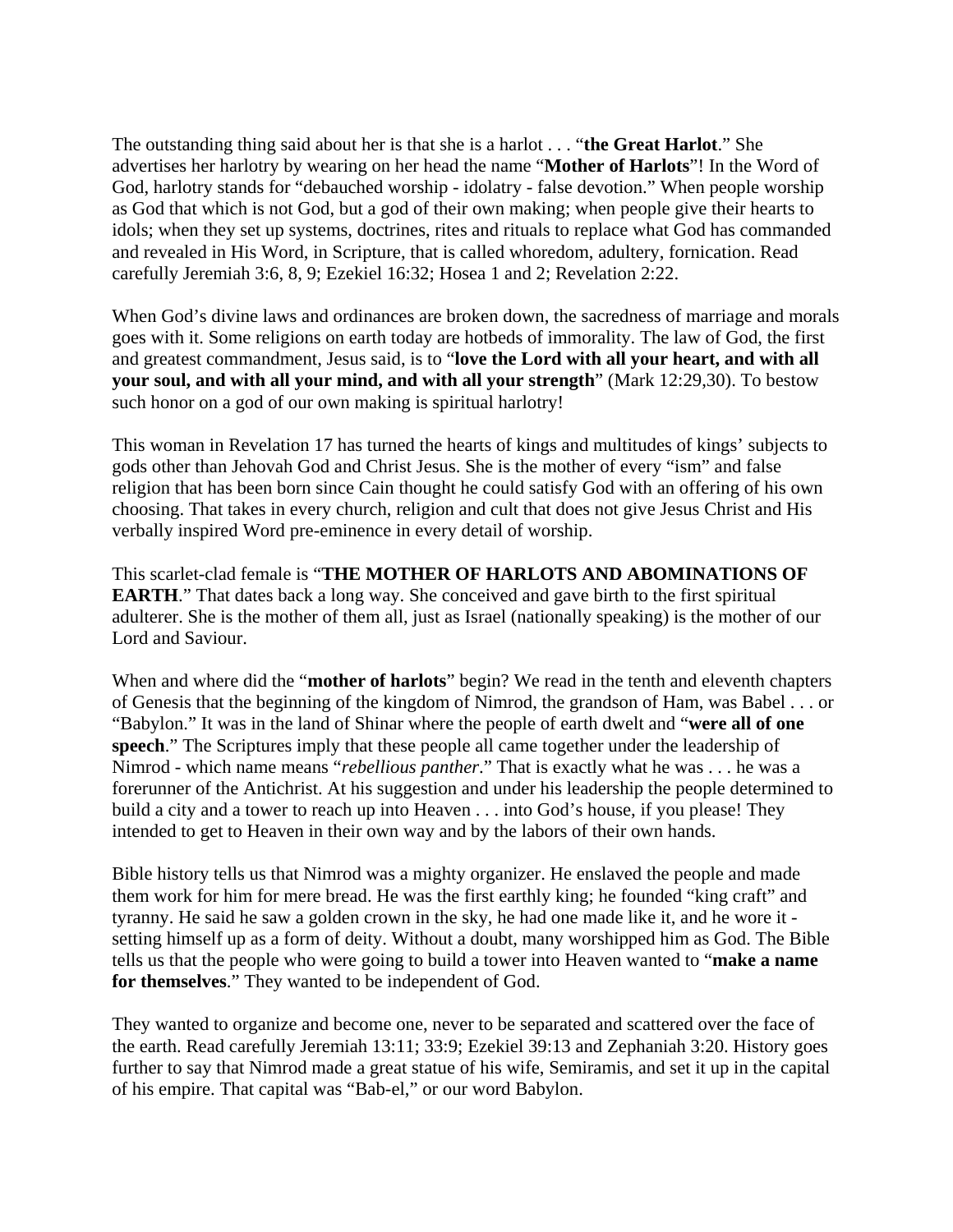The word Babel means "*gate to god*" . . . not the true God of Heaven and earth, but Nimrod's image-god.

It was a denial of God's way to Heaven and a denial of salvation by grace. No doubt this was the beginning of image worship. It is possible that the image of Nimrod's wife was the first image of a woman to be set up in a temple for worship.

Nimrod was a Heaven-defying founder of a new religion, bypassing the true God of Heaven. It is a mistake to think that idolatry was the gradual outgrowth of well-disposed but unenlightened human thinking. Idol worshippers came into prominence suddenly. Idolatry was born in intentional rebellion against God. It was born in the heart of the forerunner of the false messiah, Antichrist.

God stopped the city, stopped the building of the tower, scattered the people to the four corners of the earth and brought about a confusion of tongues; but the people did not forget the idol worship Nimrod had taught them. Godless forms and rituals have been handed down through the ages, and the most remote tribe on earth has its idol. They worship the sun, the moon, trees, snakes, cows . . . "**the abominations of earth**."

Even in nominally Christian America the influence of idol worship is reflected in the images seen on dashboards of automobiles, in jewelry worn today, and even in contemporary art and modern music.

The nations were "**drunk with the wine of her fornication**." What is the wine of fornication? The wine of Babylon, "**mother of harlots**," is none other than her debauching system of idol worship and carnal system of self-exaltation against God. Read carefully I Corinthians 1:26-31.

By actual recorded fact, more than two-thirds of earth's population today are worshippers of idols. The spirit of Nimrod and Babylon is still living. The space program to reach the moon and bypass God to reach Heaven is the same spirit as that of Nimrod.

All the governments of earth today lean more to the spirit of Babylonianism (which represents everything opposed to God), than toward the Spirit of God. Earth's governments will license men to sell products and indulge in business that will damn souls by the million. The spirit of Babel which symbolizes a political-religious system will be here until King Jesus puts it down forever. What about YOU, dear reader of this message?

Where will you be when the Scarlet Woman rides out? Will you be in Heaven with Jesus, on earth with Antichrist, or in hell with the screaming millions of the damned? It all depends upon whether you accept or reject the Lord Jesus. Read John 1:11-13; John 3:18; Hebrews 2:4; Romans 10:9, 10, 13.

Be saved ere it is too late, if you are not already saved. If you ARE saved, praise God for saving your soul!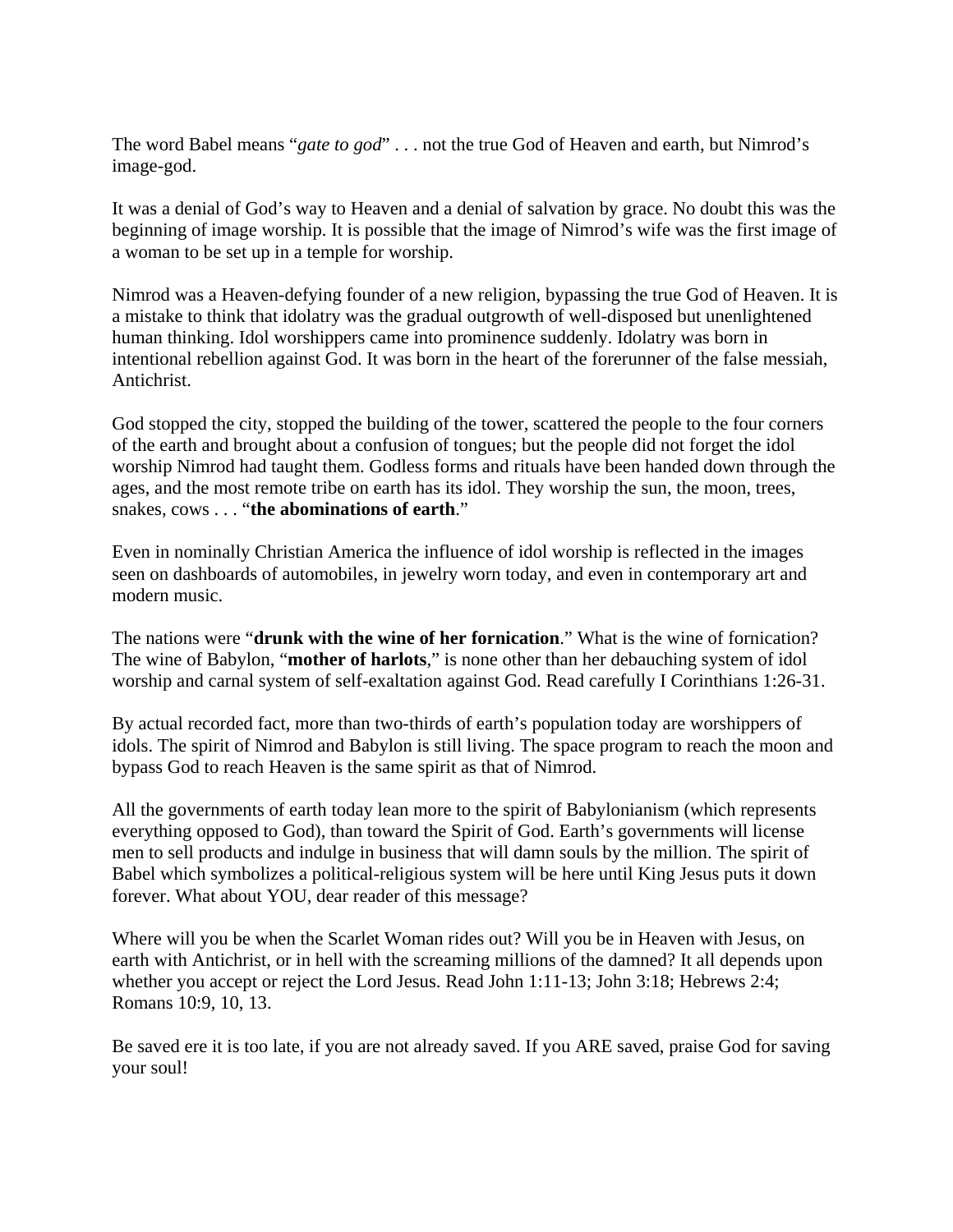#### **THE LAST FORM OF GENTILE WORLD-POWER**  Revelation 17:8-18

8. **The beast that thou sawest was, and is not; and shall ascend out of the bottomless pit, and go into perdition: and they that dwell on the earth shall wonder, whose names were not written in the book of life from the foundation of the world, when they behold the beast that was, and is not, and yet is**.

9. **And here is the mind which hath wisdom. The seven heads are seven mountains, on which the woman sitteth**.

10. **And there are seven kings: five are fallen, and one is, and the other is not yet come; and when he cometh, he must continue a short space**.

11. **And the beast that was, and is not, even he is the eighth, and is of the seven, and goeth into perdition**.

12. **And the ten horns which thou sawest are ten kings, which have received no kingdom as yet; but receive power as kings one hour with the beast**.

13. **These have one mind, and shall give their power and strength unto the beast**.

14. **These shall make war with the Lamb, and the Lamb shall overcome them: for he is Lord of lords, and King of kings: and they that are with him are called, and chosen, and faithful**.

15. **And he saith unto me, The waters which thou sawest, where the whore sitteth, are peoples, and multitudes, and nations, and tongues**.

16. **And the ten horns which thou sawest upon the beast, these shall hate the whore, and shall make her desolate and naked, and shall eat her flesh, and burn her with fire**.

17. **For God hath put in their hearts to fulfil his will, and to agree, and give their kingdom unto the beast, until the words of God shall be fulfilled**.

18. **And the woman which thou sawest is that great city, which reigneth over the kings of the earth**.

We found the following to be true of the Scarlet Woman:

- 1. She was marked by harlotry.
- 2. She was the mother of harlots and abominations.
- 3. She was born under Nimrod and ancient Babylon.
- 4. She made earth drunk with the wine of her fornication.

Now, in verse 6, the woman also is drunk . . . drunk on blood! Drunken from the Blood of saints and martyrs . . . witnesses of Jesus Christ. This definitely dates the woman back to the days of the prophets. She is no modern system or set-up. She was when the prophets were, and she shed their blood. She is responsible for every martyred prophet and saint down through the ages.

This woman is not pagan Rome alone. Millions of saints died a martyr's death before the days of pagan and political Rome. Rome is included, to be sure, but much more than Rome is included. Wherever believers suffer for their faith in Jesus Christ and are persecuted for that faith - many times even unto death - there the harlot of Revelation 17 is still living and operating against the Lord God, whether it be in pagan Rome, or among Jews, Catholics, Mohammedans . . . or a score of others which space will not allow us to name here.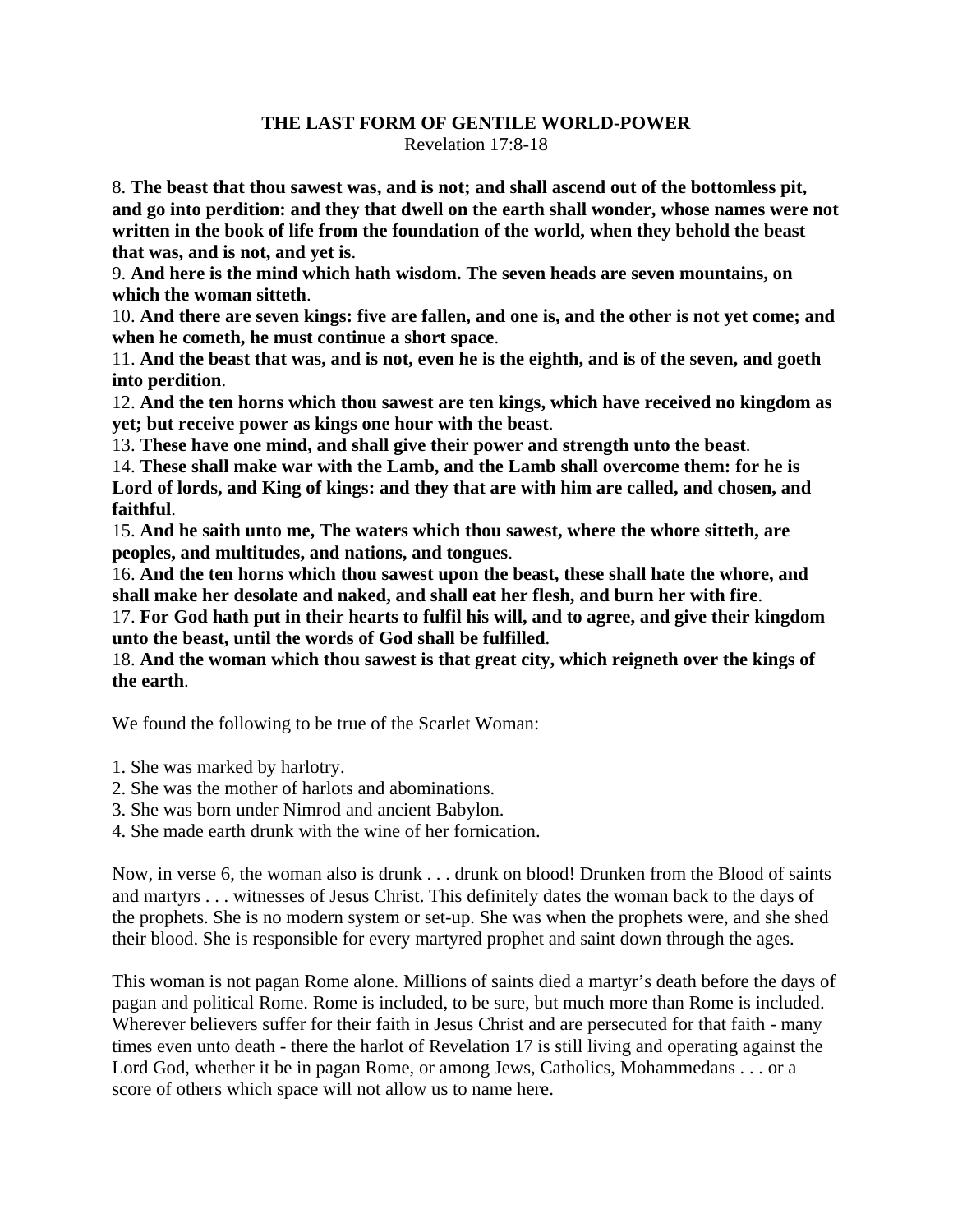This mother of harlots is sitting upon "**many waters . . . the waters are peoples, and multitudes, and tongues, and nations**." This statement clearly shows that the teaching and harlotry of this woman are universal. You cannot find one tribe on earth today that does not have its religion and its gods. You may go to the darkest jungle and find there the influence of paganism and idol worship!

The woman was not only sitting upon many peoples - she was also riding upon a scarlet Beast full of names of blasphemy, having seven heads and ten horns.

This is the same Beast seen in Revelation chapter 13. This Beast which John saw . . . was . . . is not . . . shall rise out of the abyss . . . then go into perdition! The people of earth wonder at the sight. The Beast is the ancient beastly Roman Empire, which was at its height when Jesus was born, and stood until 476 A. D. In John's day it had been (Rome was born in 753 B. C.) and it was then existing. Since 476 A. D. Rome has not been a world power; but it will come into power immediately after the Rapture. It will be a ten-kingdom federation under the leadership of the Beast, and all the world will wonder at the giant kingdom. But it will go into utter destruction under the hand of judgment of the Lamb of God. Verse 8 describes past and future Rome - in spirit and in reality.

Verse 9 tells us that the seven heads are seven mountains. This certainly pictures the seven-hilled city of Rome, here indicated as the center of the woman's almost universal authority and influence. This is where the Papacy has been located and where it has flourished for 1500 years.

Verse 10 says, "**And there are seven kings. FIVE ARE FALLEN, AND ONE IS, and the other is yet to come; and when he cometh, he must continue a short space**." These seven kings mean different forms of government of the Roman Empire. Five are fallen (which are past forms of government). But in John's day the empire had the imperial form of government which is the "**one that is**." The one that "**is not yet but is to come**" is the final form of the revived Roman Empire.

Verses 12 and 13: "**And the ten horns which thou sawest are ten kings, which have received no kingdom as yet; but receive power as kings one hour with the Beast. These have one mind, and shall give their power and strength unto the Beast**."

These ten horns refer to ten royal persons. The term "**horn**" signifies power (Revelation 17:6; Lamentations 2:3), and here refers to kings. There will be ten kingdoms and ten kings who receive authority "**one hour with the Beast**." (That phrase, "**receive authority one hour with the Beast**" signifies that they all receive power at the same time.

They will exist together. It does not mean that they will reign for only sixty minutes; but during the course of one hour the ten-kingdom federation is set up, is fully united and agreed.) When the Beast reappears on the scene of action he will appear in a ten-kingdom federation.

The Roman Empire crumbled in A. D. 476, but will be revived in a day unknown to man. This revived empire will consist of ten kingdoms with individual chiefs.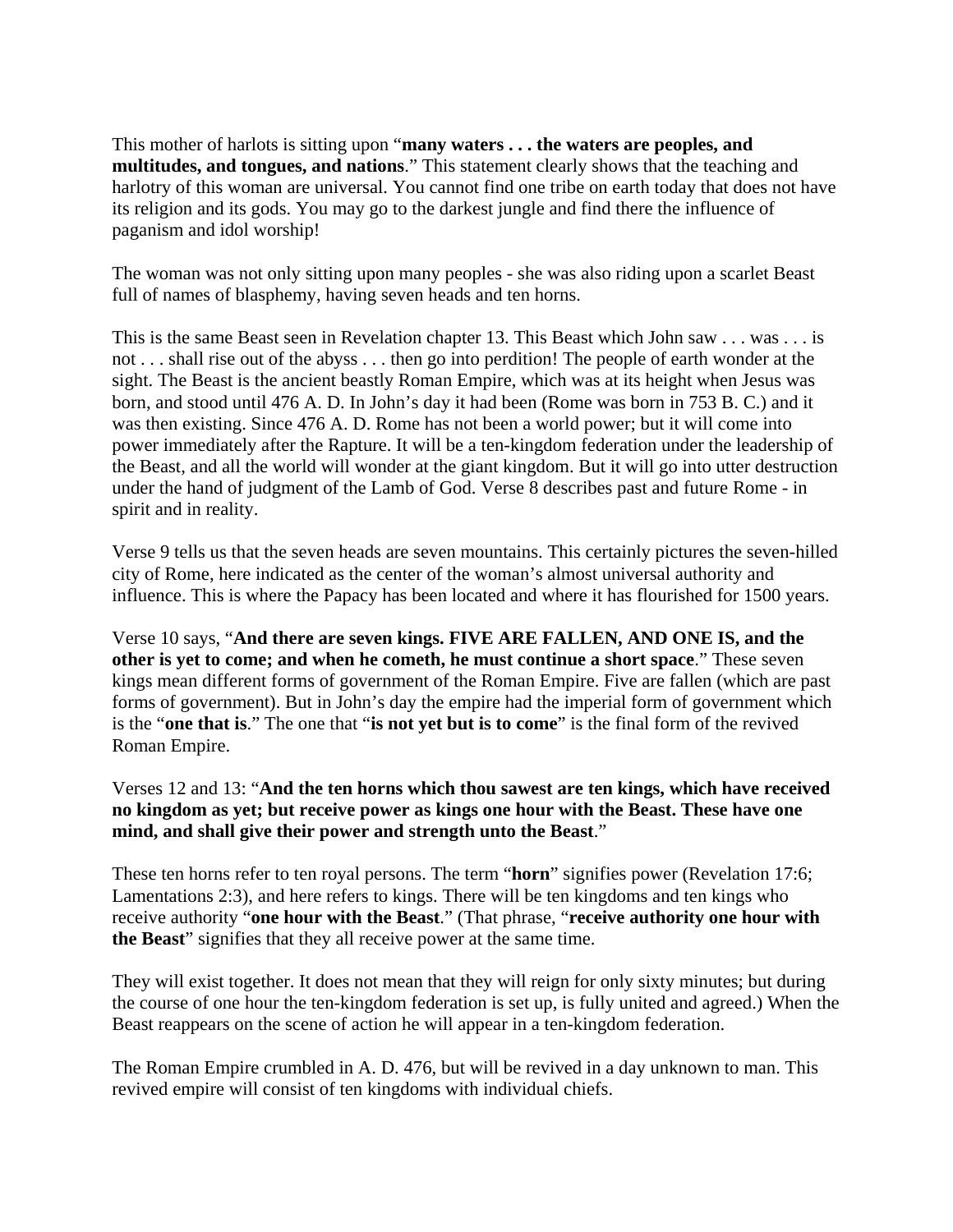The duration of the reign of these ten kings will be determined by the reign of the Beast. When HE is destroyed THEY will be destroyed with him . . . they are kings in name only, for they willingly place themselves in absolute subjection to the Beast. They will have one mind, and will be dominated by the diabolical power of the Beast, who will be the very power of Satan wrapped up in flesh.

These ten kings will be no more than puppets, completely controlled by the Beast. We see much of this going on in the world today, in Russia, China, and the places where Communism is in power, and all of this is the spirit which is a forerunner of the Man of Sin, the last world dictator.

Verse 14: "**These shall make war with the Lamb, and the Lamb shall overcome them: for he is Lord of lords, and King of kings: and they that are with him are called, and chosen, and**  faithful." We have recorded here the final public act of the Beast with his puppets and allies. The great battle is fully described in Revelation 19:19-21.

We will study this passage more fully a bit later on. The angel here gives only the fact of the battle, passing over many outstanding intervening events - that is, the battle is just announced here; the war has not actually been entered into. The outcome is settled: "**The Lamb shall overcome them**."

Complete victory is guaranteed before the conflict begins.

The Mighty Conqueror is King of all who reign, and Lord of all who exercise authority upon this earth. No power is allowed except by God's permission. God is supreme; He is sovereign; all power in Heaven and in earth is His (Matthew 28:18). How silly, how foolish, for men and governments to enter into war against God's Lamb and Almighty God. Read the second Psalm in its entirety. One day the Lord God Almighty will laugh at the enemies of righteousness when they are completely put down, once for all forever.

#### But who are "**they that are with Him**" in verse 14?

They are the host of heavenly armies, made up of all the redeemed in Heaven at that time. There will be other companies of saved persons in Heaven besides the Church (Hebrews 12:23), and when Jesus appears in the sky riding a great white horse, the whole body of heavenly saints will accompany their Lord. The armies will descend to crush earth's ungodly hordes of the enemies of the Lamb of God.

#### "**The earth is the Lord's, and the fullness thereof . . . The meek shall inherit the earth**."

God did not create this earth to be populated by Satan and his emissaries. When final war is declared, all the saints will ride out with Jesus, on white horses. Read carefully concerning this universal gathering of heavenly saints (Jude 14; Zechariah 14:5; Revelation 19:14). Angels have their part in the heavenly conflict (Revelation 12:7), but the saints of God alone will form the conquering army of the Lamb of God . . . the army that will completely annihilate the Antichrist and his armies.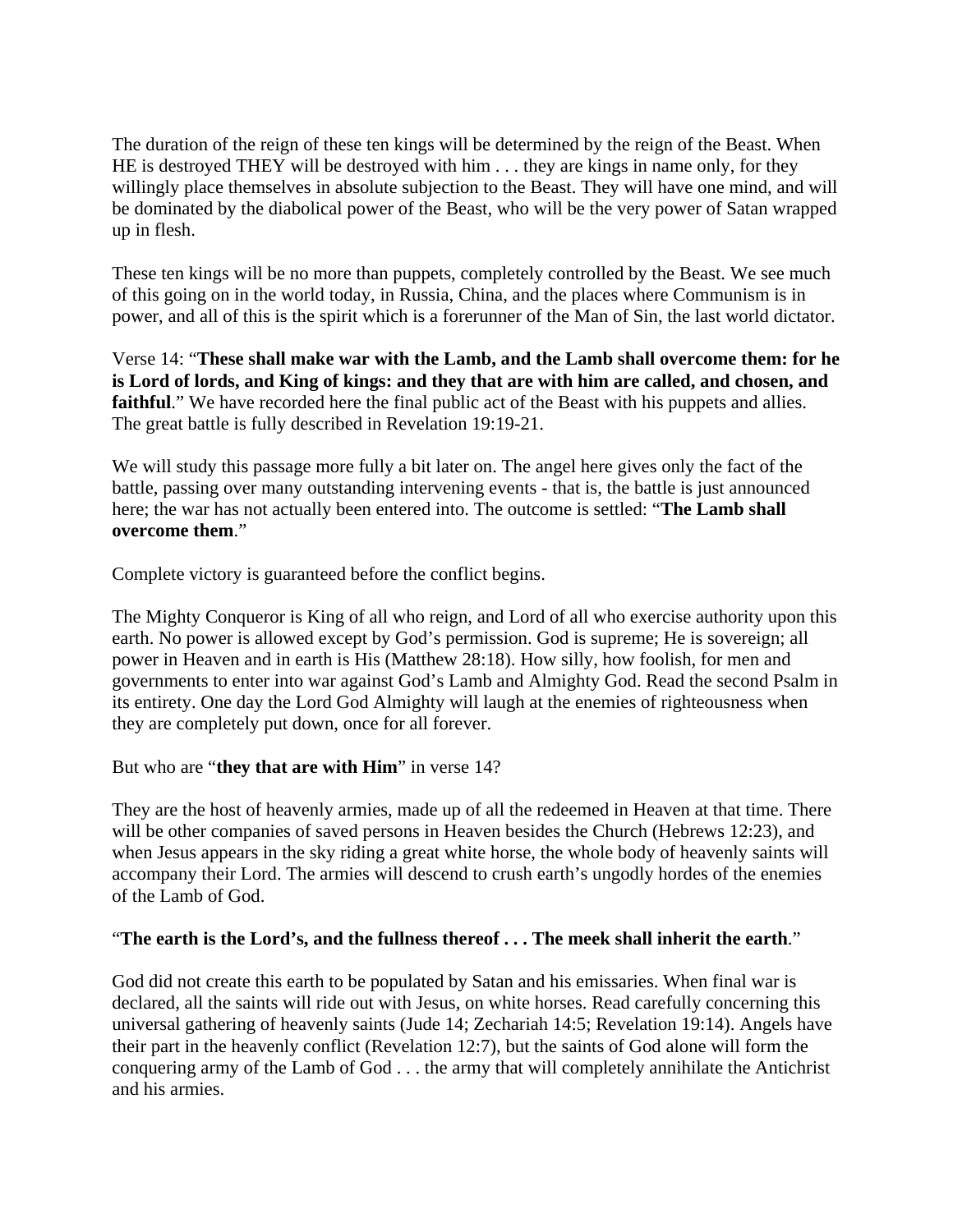Those who take part in this gigantic conflict and who are led by the Lamb of God are spoken of as "**called, chosen, faithful**." They are those who were called in time (I Timothy 1:9), chosen in eternity (Ephesians 1:4), and proved faithful in all and every relation of life and many of them faithful even unto death (Matthew 25:21-23; Revelation 2:10). Such terms as "**called, chosen, and faithful**" can apply only to redeemed saints.

# Verse 15: "**And he saith unto me, The waters which thou sawest, where the whore sitteth, are peoples, and multitudes, and nations, and tongues**."

In verse 3, the woman sits upon the Beast. In verse 1 the harlot sits upon many waters. Here we have the explanation of "**many waters**" and this explanation helps us to better understand the immense and universal influence the apostate church will then exercise over the people of the entire earth. The nations and people - seven outside the Roman world - will be ensnared, captivated and allured by the harlot. She sits on a throne, demonstrating greatness, richly adorned with the glories of the world, but without the affections of her deluded followers. There will be much display of loyalty, but no real loyalty of the heart.

This one advertises herself as the true church, and through her favors and smile she leads millions into everlasting ruin and destruction, which was her one aim in the beginning. Her supreme desire will be for gold (Revelation 18:12). Her least concern is for the souls of men (Revelation 18:13). I believe you will agree that Rome is courting the world today. In this hour concessions are being made by Rome that have not been made for centuries.

Protestants are no longer called heretics - but "brethren who have erred from the faith." (Another book could be written here, but time and space will not permit.) You mark it well: Rome has never changed at heart. There have been many outward changes (man looks on the outward appearance, God looks on the heart); but Rome has the same heart today that she has always had - and always will have until completely destroyed by the Lamb of God.

# Verses 16-17: "**And the ten horns which thou sawest upon the Beast, these shall hate the whore, and shall make her desolate and naked, and shall eat her flesh and burn her with fire. For God hath put in their hearts to fulfil His will, and to agree, and give their kingdom unto the Beast, until the words of God shall be fulfilled**."

Perhaps you did not fully understand in the previous verse when I stated that millions will follow the woman outwardly, but not from the heart. God will put it into the hearts of these people to fulfill His plan and program in the destruction of apostate religion. The woman is the head of all apostasy in that particular hour, and is now hated by the ten horns and the Beast. What a change!

It is clear that the Beast and the kings will exist after the destruction of Babylon. The Beast and the ten horns (kings) are the human instruments used by Almighty God to inflict vengeance on them who operate the guilty, bloody apostate system. (The secular power is reserved for destruction at the hands of the Lord God Almighty in person at His coming in power and great glory - chapter 19.) The ten horns (kings) will act in conjunction with the Beast in that they, along with him, hate the whore.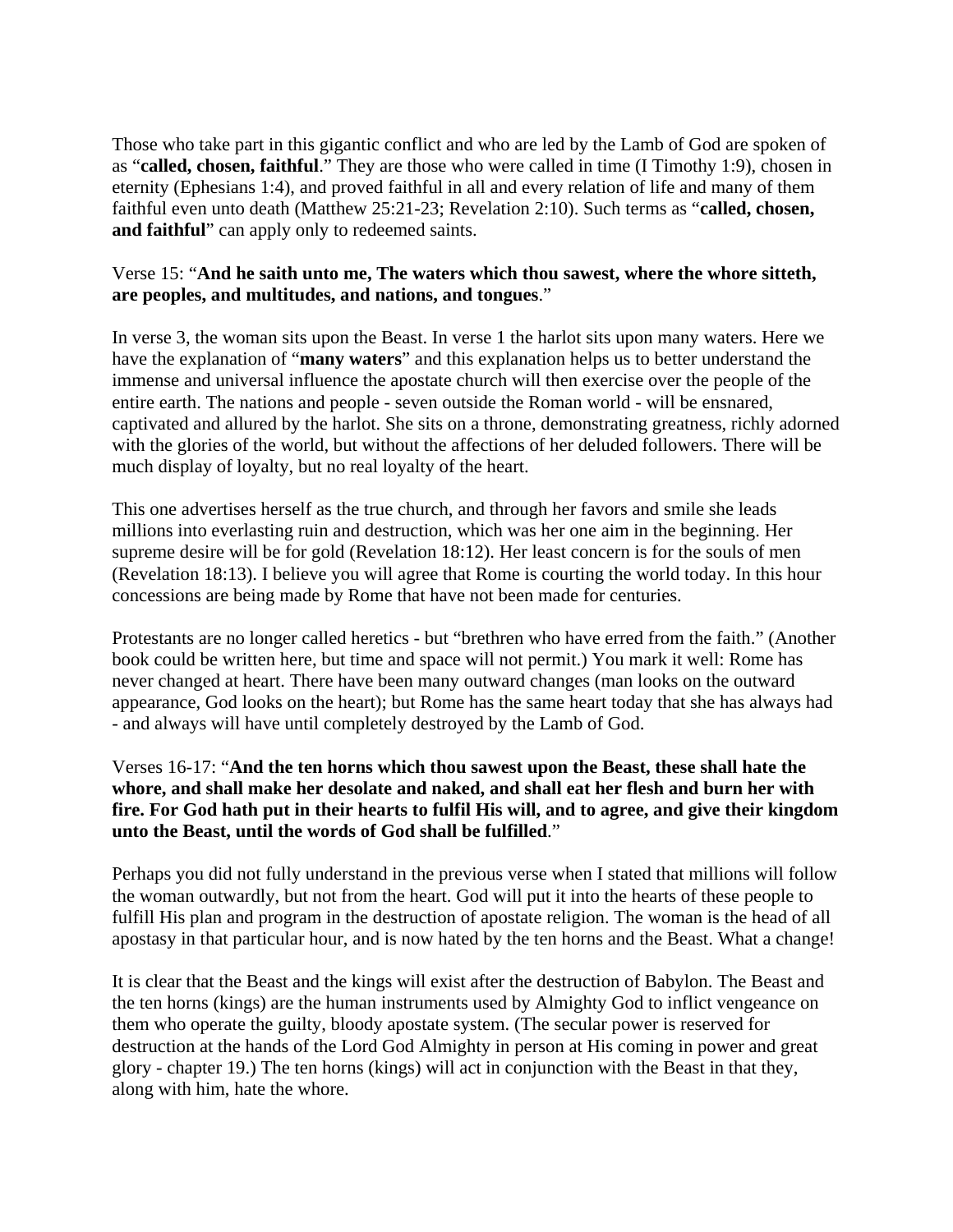You remember when they were given position of chiefs, they had no mind of their own - they were surrendered to the will of the Beast - soul, spirit, mind and body. All will unite in supporting the Beast in his destruction of the woman. The world's glory, the world's might, and the world's power is but a passing fancy, a passing dream. "**Except the Lord build the house, they labor in vain who build it**." Except the Lord build the city, they build in vain. All that is not founded and grounded upon God, fades and perishes. That will be true in that hour. At that time, Babylon will be flourishing on the highest pinnacle of pride and greatness the world has ever known. She will be at her zenith of power and glory, but she will be completely cut down. Her ruin and destruction will be complete and final. In righteous judgment her system and her peoples will be destroyed. The one thing I do not want you to miss is the fact that her partners in crime and blood when she was destroying the saints wholesale, become the instruments of her political overthrow and of her complete downfall!

First - the harlot will be hated. This refers to the kings and great men, and to the peoples who loved her and worshipped at her feet in lust. Now they loathe and despise her!

Second - the harlot will be made desolate. Her wealth and everything physical that she possesses will be utterly destroyed and wasted (chapter 18:10).

Third - the harlot will be made naked. She will be stripped of her purple royal robes - and will appear before the masses (many waters) as the abandoned woman that she is, in her true character and shame (Ezekiel 23:29; Revelation 3:18). Her moral nakedness and shame will appear before all!

Fourth - her enemies will "**eat her flesh**." The abundance of her wealth, her riches, all that she gloried in, will be devoured by her late admirers who have now become her bitterest enemies (James 5:3; Psalm 27:2; Micah 3:2,3).

Fifth - the harlot will be burned with fire. This denotes social and political ruin. The main element used by Almighty God in the destruction of literal Babylon was water - not fire. (Read all of Jeremiah 51.) The Babylon we are now studying (the mystical city) shall be utterly "burned with fire" (Revelation 18:8). Both Babylons are doomed to everlasting desolation and destruction.

One has fallen; the other is sure to fall! The powers that will destroy Babylon pour out their vengeance and fury on the guilty system under which they have so long been enslaved. Here the veil is pushed back. We learn that regardless of what these powers thought they were doing, they were simply carrying out divine orders and fulfilling God's divine will. God decreed the destruction of the worst system ever to exist upon the face of the earth, and the Beast and his puppet kings are God's instruments in destroying His greatest enemy: "**God hath put in their hearts to do His will!**"

Note - "**their hearts**" and "**His will**." These ten kings heartily enter into their work of destruction. Not knowing what they are doing, they will fulfill and accomplish the purpose of Almighty God.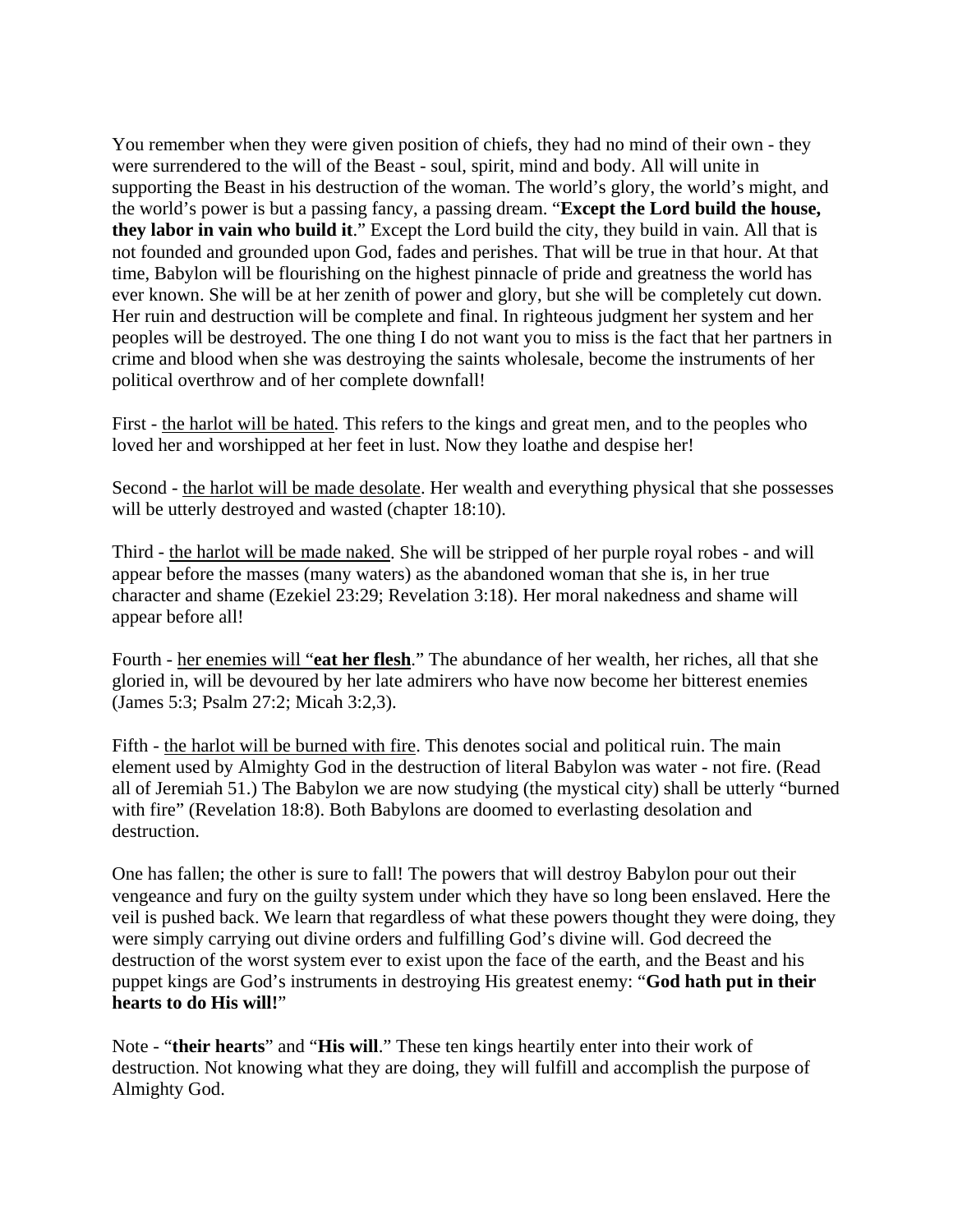The hearts and minds of the destroying kings led by the Beast will be fully united. They will love the service to which they are appointed. They will be divinely set apart for the purpose of executing a fixed determination and a fixed judgment. I am sure such a statement is not readily accepted by all, but as proof of what I have just said, let me remind you that God raised up Pharaoh, hardened his heart - and destroyed him!

"**What shall we say then? Is there unrighteousness with God? God forbid. For He saith to Moses, I will have mercy on whom I will have mercy, and I will have compassion on whom I will have compassion. So then it is not of him that willeth, nor of him that runneth, but of God that sheweth mercy. FOR THE SCRIPTURE SAITH UNTO PHARAOH, EVEN FOR THIS SAME PURPOSE HAVE I RAISED THEE UP, THAT I MIGHT SHEW MY POWER IN THEE, AND THAT MY NAME MIGHT BE DECLARED THROUGHOUT ALL THE EARTH. Therefore hath He mercy on whom He will have mercy, and whom He will He hardeneth. Thou wilt say then unto me, Why doth He yet find fault? For who hath resisted His will? NAY BUT, O MAN, WHO ART THOU THAT REPLIEST AGAINST God? SHALL THE THING FORMED SAY TO HIM THAT FORMED IT, WHY HAST THOU MADE ME THUS?**" (Romans 9:14-20).

The ten kings "**give their kingdoms to the Beast until the words of God shall be fulfilled**." The ten kings will be in absolute subjection to the Beast. There are ten but they are coexistent with the reign of the Beast.

They voluntarily place themselves, their kingdoms, and their rule, into the hands and under the rule of the Beast, who becomes their master, allowing them but a shadow of royalty. They are only instruments in his hands. The real power of that day will be in the hands of the Beast (Revelation 13:2-7).

The ten kings had previously given their power to the woman but now when the Beast turns on the woman, so do the ten kings. They then are in perfect submission to him.

"God works in mysterious ways, His wonders to perform," and it will be a happy day in your life and mine when we can completely rest in Jesus. We will enjoy perfect peace (Isaiah 26:3) when we rest in Him. In recent years, many of us wondered, many of us wept, when certain political victories were won in this great country of ours but we must remember that God could have prevented it, for He is sovereign. But He allowed it, and in the by-and-by we will understand why.

That does not mean we are compromisers, nor does it mean that we are not to continue to fight the fight of faith. We are to be good soldiers even if it costs us our heads; but when the enemies of God have seemingly won a victory, we must always remember that Romans 8:28 is still in the Bible, and there is no power except of God. Even the devil could have no power at all unless God permitted him the power that he exercises. God works unseen, but nevertheless He works . . . yes, even in our political, educational, and religious set-up of this day. You may rest assured that If God be for us, "who can be against us?" The little flock will be victorious over the hordes of the enemies of Jesus Christ in the final consummation of all things.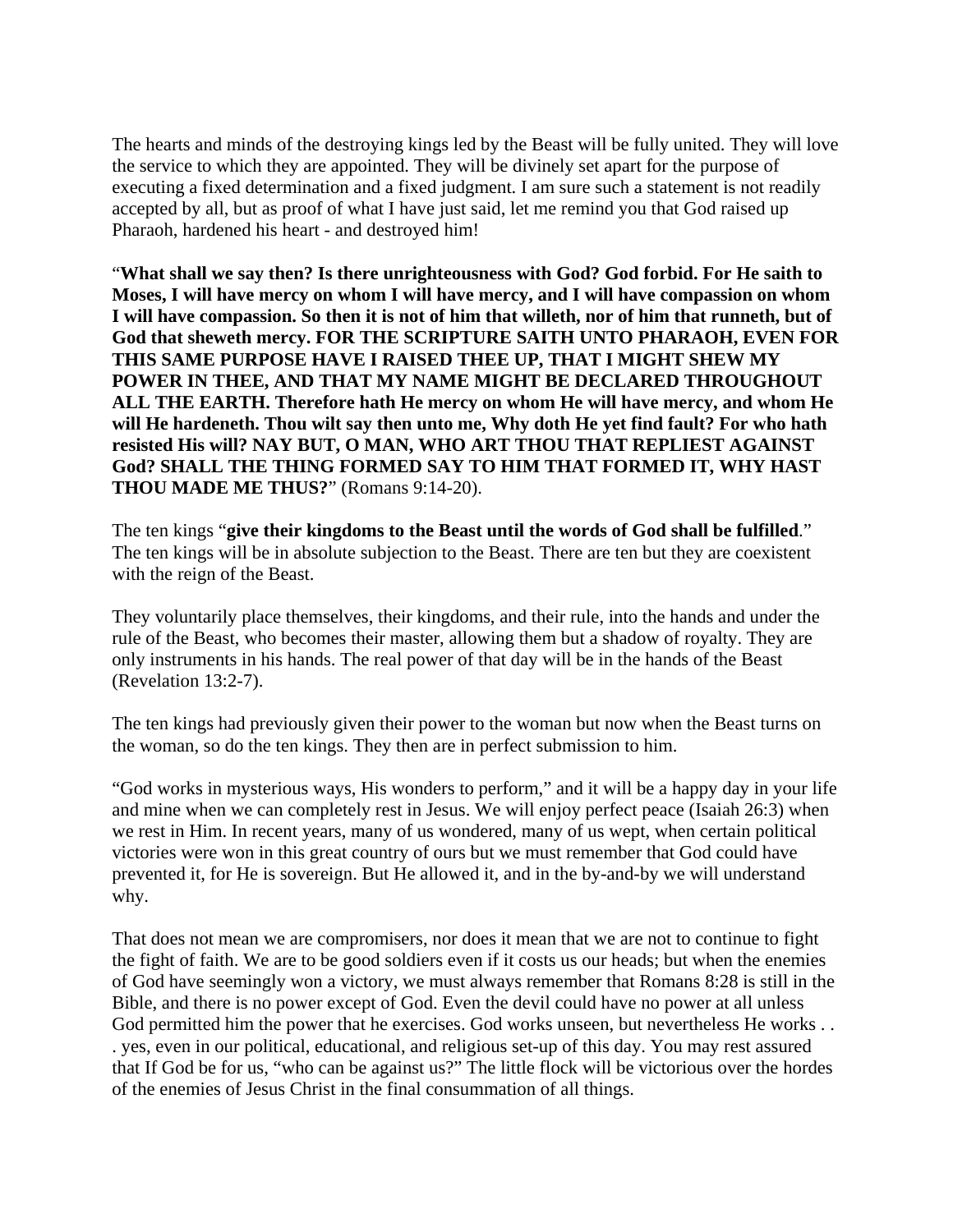Here God uses ten kings and their leader to destroy the enemies of righteousness; and later, the Beast and the kings will meet the same fate. God has a blueprint (Acts 15:13-18). "**Known unto God are all His works from the beginning**," and He will follow His divine plan.

When all things are finished, He will look upon them and say, "**IT IS GOOD!**"

# **ROME: THE SEAT, THE CENTER, OF THE WOMAN'S AUTHORITY**

# Verse 18: "**And the woman which thou sawest is that great city, which reigneth over the kings of the earth**."

Babylon means "*confusion*," and is used symbolically many times by the prophets (Isaiah 13:1). Study this portion carefully. Here in Revelation we are to distinguish two Babylons.

First, Ecclesiastical Babylon, which is apostate Christendom and will be headed up under Rome. Second, Political Babylon, which is the empire of the Beast and his satellites.

This will be the last form of Gentile world dominion. In Daniel we read of the beginning of the times of the Gentiles. When the Beast and the ten kings are destroyed, that will be the end of the Gentile domain.

In our present chapter, Ecclesiastical Babylon is referred to as "**the great whore**," and at that time will be the one object of worship. Study II Thessalonians 2:3-4 and Revelation 13:15. The power of Political Babylon will be destroyed when the Lord returns in flaming fire, taking vengeance on them that know not God.

In verse 18 we learn that Rome, the city built on seven hills, is the home of Babylon, and the place where, in the future, the systems of Babylon will be fully developed and finally destroyed. History substantiates the fact that Rome has produced the most blasphemous doctrines ever taught. After the Rapture there will be a fuller development of Romish error and apostasy; therefore, we know that Rome is the city here referred to. The woman is not Rome alone, but the systems which have their seat and home base in Rome. The Romish system will be the delegate of the devil in religious corruption and putrefaction in the end of the ages (Revelation 16:19). From Rome her power will be demonstrated against the peoples of Christendom.

I readily confess that chapters 17 and 18 are the two hardest chapters in Revelation for me. Let us sum up what we have studied in chapter 17:

Babylon is briefly referred to in Revelation 14:8 and in Revelation 16:19. In chapters 17 and 18 we have a fully detailed description of the character and the doom of Babylon; but there is another subject of judgment besides that of Babylon: The Beast.

This tremendous apostate secular power occupies a very important and outstanding place in this prophecy. The two main subjects in chapters 17 and 18 are Babylon (the religious system), and the Beast (the civil apostate power energized by Satan himself).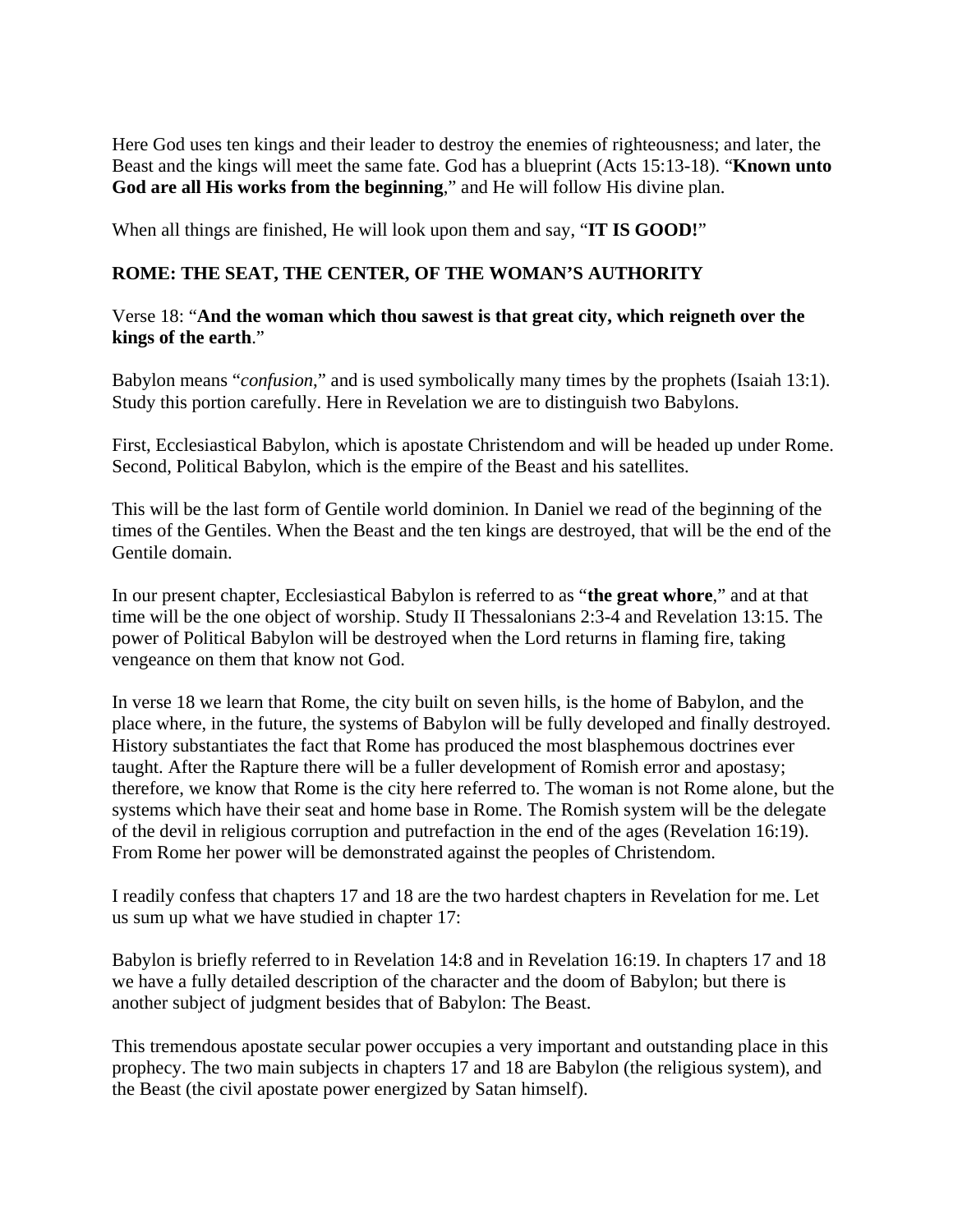The former occupies the chief place in this chapter; the Beast is more prominent in chapter 13, but here is regarded as secondary, having to do with Babylon the harlot. In the outset of chapter 17 the harlot is the powerful one.

Chapter 17 is divided into two parts:

First, John saw a vision (verses 1-6); and second, he gives to us the interpretation of that vision (verses 7-18). The interpretation goes much further than what is seen in the vision. The same principle is discussed in Daniel 2 and in Matthew 13. The interpretation adds instruction to that found in the dream of Daniel 2 or the parable in Matthew 13.

John first beheld the great whore, ripe for judgment (verse 1). She is called "**Babylon the Great**," because of the widespread and horrible confusion of which she is the head. She is also "**the great whore**" because of the hypocritical and frightful system she holds over the souls and bodies of men. Her terrible character is described by the word "**whore**." She is called a woman because the term "**woman**" implies subjection (I Corinthians 11:3), and this harlot sets herself up as the bride of Christ - or, as the Church, the true Bride. She is definitely a counterfeit; the true Bride is described in Ephesians 5:23-25.

In the case of this woman, her every move is hypocritical, diabolical, intended to lead men to destruction. Jesus, the true head of the Church, came to SAVE men, and His Church is made up of holy, righteous, spotless born again believers.

This woman cares nothing for Christ, nor will she bow to His headship nor to His authority. She is one hundred percent diabolical in her hypocrisy. The whore sits upon "**many waters**" (verse 1). These many waters signify many peoples . . . multitudes of peoples (verse 15). The woman will cast a spell over these multitudes, luring them to everlasting ruin and destruction.

Keep in mind that the devil is making his last drive against the God of gods, Lord of lords, and the King of kings. He is using a woman here to do it.

The kings and inhabitants of the earth are deceived by the woman and are drawn to her. From this we gather that her influence will be universal, and that the whole world will have direct connection with the whore. "**The kings of the earth**" are not the same as the ten kings in verse 12. The ten kings will have to do only with the Roman Empire . . . the civil power of the day; but the kings of the earth signify the whole world. We can understand why liberals and modernists are crying today for a world church. After the Rapture, there will be a world church, and the woman will be the head of it.

The woman is seen sitting upon a "**scarlet beast**." This is the same beast with the same power seen in chapter 13. The ancient Roman Empire which has been defunct for many centuries is here witnessed by John on the scene of prophecy covered with the glory and government of the entire world, and this will be fulfilled after the Rapture. The Roman Empire will again control the world, and all roads will once more lead to Rome!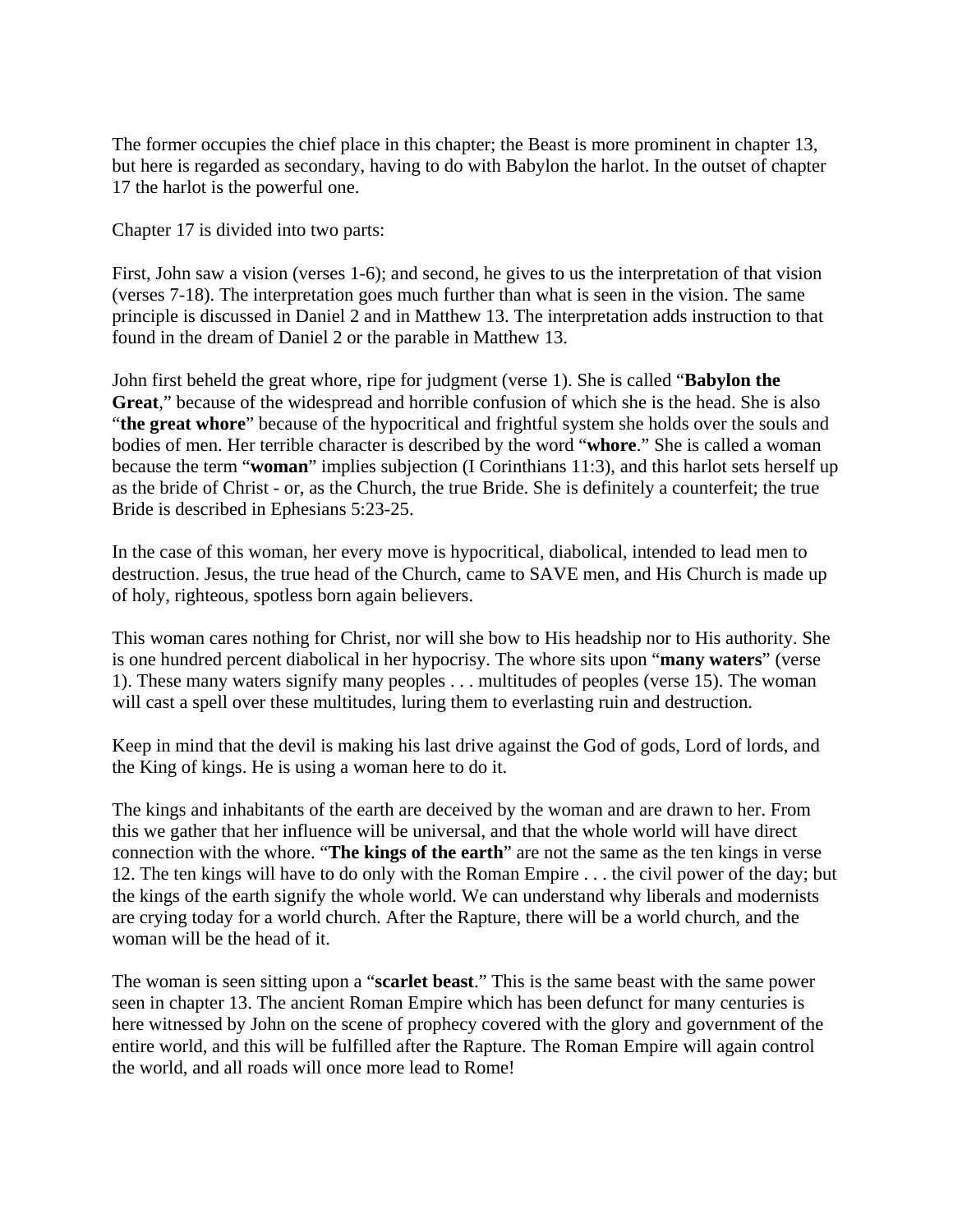The woman is arrayed in scarlet. In Revelation 12:3 the dragon bears the same color. Man has always sought eagerly after the pomp and glory of this world. The imperial power in that day will be subject to the woman. The Beast to whom the dragon commits universal authority and his own diabolical power is servant to and tool of the woman. In the beginning of her reign, the secular power (the secular Beast and his ten puppets) will support her.

The Beast upon which the woman sat is further described as "**full of the names of blasphemy**." It is the Beast who is described as full of the names of blasphemy.

As despicable as the woman is, she is not guilty of daring and open blasphemy. Deceit, corruption, violence, pride and evils beyond description are ascribed to Ecclesiastical Babylon the whore; but blasphemy and the public denial of Almighty God and His Christ are not acts of the woman; these are acts of the Beast upon which she rides. The names of blasphemy on the heads of the Beast in Revelation 13:1 point out the executive governing authority with this awful character of guilt and blasphemy. The fear of God is completely gone.

The empire in all its parts is wholly given up to the most horrible iniquity and blasphemy man could ever conceive.

When the Beast comes on the scene of action (Revelation 13) he is said to have "**seven heads and ten horns**." This term is repeated several times. The mention of the Beast in Revelation 13:1 is in similar terms to that of the mention of the dragon in Revelation 12:3.

In the case of the dragon, his heads - not his horns - are crowned. In the case of the Beast (in Revelation 13:1) the horns are crowned, but the heads bear the names of blasphemy. However, in chapter 17, neither the heads nor the horns are crowned (Revelation 17:3). Such, then, is the general character and description of the Beast who will be the main supporter of the false, corrupt religious systems dominating the empire that will come into world-wide power after the Rapture, and the head (or seat) of that government will be in Rome, while the influence of the empire will permeate the whole wide world.

It seems strange that the Beast on which such great power is conferred by Satan (Revelation 13:4-7) should be willing to allow himself to be used of the woman; but her dazzling splendor and seductive influence will be as the glistening of the shining serpent who came to Eve in the Garden, and even this giant power who will be at the head of the civil world government will bow at the feet of the harlot for a season.

The woman is clothed in splendor, adorned with all that the world values (verse 4). She holds a golden cup in her hand, and that cup is full of abominations and the unclean things of her fornication. All the people of earth who drink of her cup (and multiplied millions will) will be morally ruined. Upon her forehead we see stamped, in clear view of all, her name and character: "**Mystery**" of iniquity.

The second part of her title: "**Babylon the Great**." This speaks of the havoc she will play with the peoples of earth in that day of her glory. She will fill Christendom with innumerable evils and with hopeless confusion.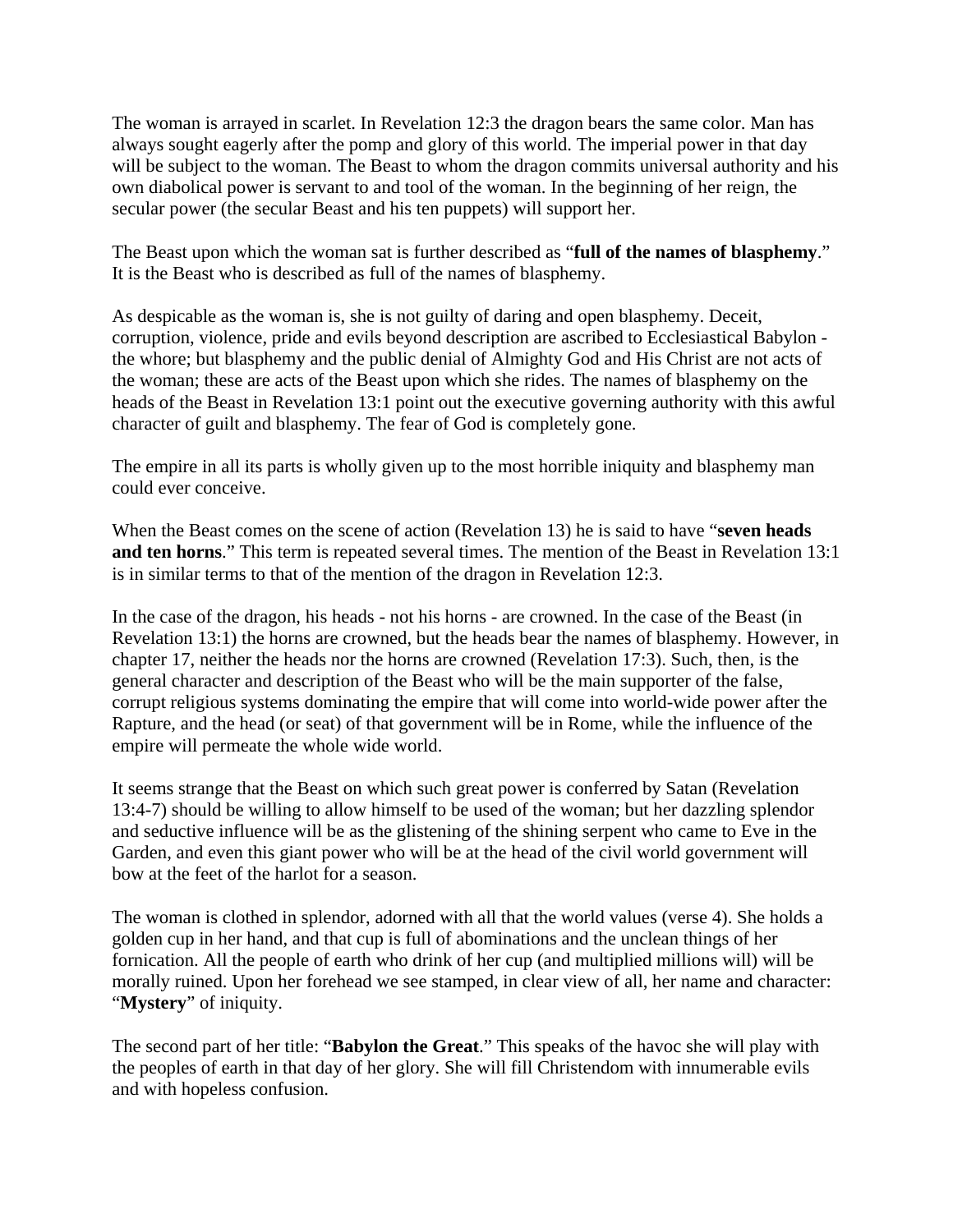This has been true ever since Rome (Babylon) came into existence almost sixteen centuries ago, but after the Rapture she will bring in such confusion as the world has never known.

There is a third part to the title of the woman: "**The mother of harlots and abominations of the earth**." Every hellish system which copies the ways of the woman - every system which accepts her doctrines, including the Romish system - makes up Babylon. Babylon means confusion; the Romish system has always been confusion.

This woman is the mother, the source, of every evil religious system. There is only one true religion, and that is Christianity, purchased at the tremendous price of the Blood of Jesus. Every religious system that does not bow in total submission to the Blood and the finished work of Jesus is a part of the systems of Babylon.

This woman is the head of a bloody system. "**I saw the woman drunken with the Blood of the saints, and with the blood of the martyrs of Jesus**" (verse 6). In case you have any doubt as to what system has shed enough blood to intoxicate to the point of drunkenness, you read *Foxe's Book of Christian Martyrs*. If you have not read this tremendous book, you should read it; you will learn Some things that will make your blood run cold in your veins! If you cannot find a copy in your city, if you will write to us we will happily give you information as to how you may obtain a copy, Every believer - especially now - should read it.

This woman is drunk with blood. She professes to be the spouse of Christ; and yet she has murdered the saints and the prophets - the witnesses of Jesus Christ who were redeemed by the Blood of the Lamb.

During the first part of the Tribulation period there will be a great number saved whom the spirit of Babylon will butcher. The Beast is the one who will actually put the saints to death during the time of the woman's glory, but she is the power behind the Beast at that time. "**And it was given unto him to make war with the saints, and to overcome them: and power was given him over all kindreds, and tongues, and nations**" (Revelation 13:7). This refers to the first Beast the revived Roman Empire - and the power is given by the second Beast, which is the ecclesiastical dictator in the end time. The woman is the final bloody, deplorable picture of this ecclesiastical power.

In the second part of chapter 17, the mystery of the woman and of the Beast who carries her, is explained for us. I praise God that the Holy Spirit gave us the last half of this chapter. This mystery is double - the woman and the Beast. I made the statement earlier in our study that for everything God has that is good, the devil has a cheap counterfeit.

We read concerning the true Church, "**the mystery concerning Christ and the Church**" which has to do with Christ (the head) and the born again believers (the Bride) of the true Church. But here we read concerning the mystery of the woman and the Beast which carries her. In the true Church, Christ is mentioned first as the head, and we, the members of His body, are mentioned second; but in our present Scripture the woman is mentioned first, and the Beast carries her.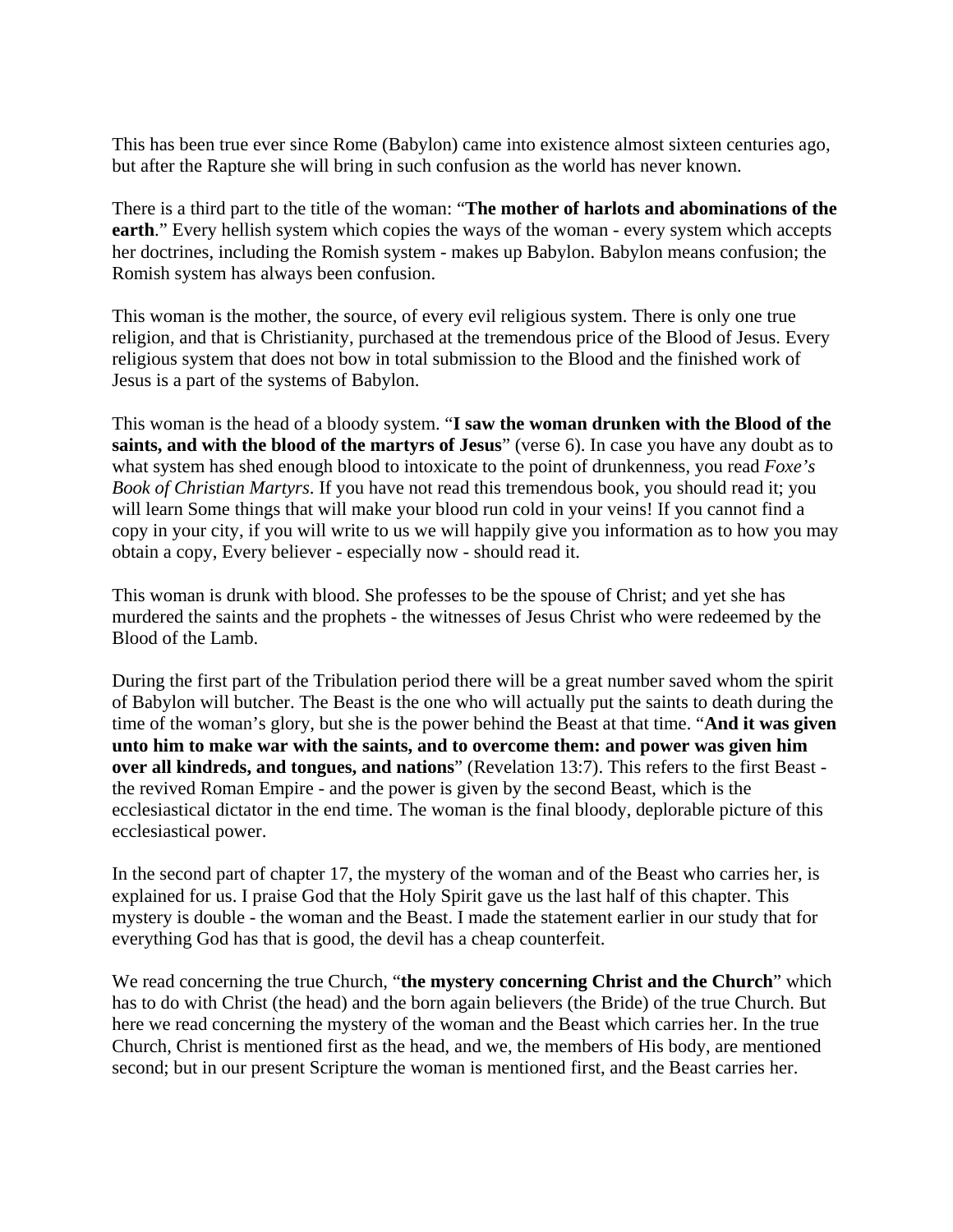This is the counterfeit. Jesus is the True . . . and the Truth: "**Ye shall know the Truth, and the Truth shall make you free**." Those who follow the woman are led into captivity and destruction.

The mystery of the Beast is explained first (verse 8).

"**The beast that thou sawest was, and is not**." The Beast, therefore, existed as one vast empire under a long line of imperial rulers. " . . . **and is not**." At the time John saw the vision and penned down this prophetic truth, the Beast has no political existence. The countries and nations once within the empire, remain; but the empire as a glorious power ended in A. D. 476. Rome crumbled and that ancient empire of world-wide fame for many centuries ceased to exist, although parts of it have never ceased to be. This Beast "**shall ascend out of the bottomless pit**" (verse 8).

Many years after I was converted, I could not understand why great Bible teachers taught that the Roman Empire would be revived, and at the same time taught that the coming of the Lord Jesus is imminent. I learned in my early Christian experience that Jesus can come at any moment; no man knows the day nor the hour.

Then I asked myself, "How could the Roman Empire be revived?" The truth of the matter is, the Roman Empire exists today in broken parts. The countries and territories that composed the old Roman Empire are still there, and the spirit of the people in most of those places would be very happy to accept a world dictator.

The Empire will not be revived until after the Rapture. (Nothing needs to take place before the Rapture. Jesus can come at any second. There is not one word of Scripture that needs yet to be fulfilled before Jesus comes.) But before He comes in the Revelation to destroy ecclesiastical and political corruption, the Roman Empire must and WILL be revived. The Beast will be the head, the ten king will be his puppets, and their territory will make up the giant empire of Rome again. All the world will wonder at this gigantic Beast - except the elect (Revelation 17:8), who will understand.

At the end of his bloody reign, he "**will go into perdition**." This describes the everlasting doom of the Beast (Revelation 19:20). He will be cast alive into the lake of fire and brimstone, where the Beast and the False Prophet are. So the Satanic trinity will be placed in the lake of fire and brimstone (chapter 20).

The seven heads are seven mountains. These mountains refer to the hills on which Rome is built. The seven kings signify various forms of government of the Roman Empire. These heads are seven kings, five of which had fallen. Some Bible scholars consider the reference to point to the first five emperors of Rome (Augustus, Tiberius, Caligula, Claudius and Nero).

After John mentions the five fallen phases of civil and political government, he continues by saying, ". . . **and one IS**." (That is the imperial form of government that existed in John's day the sixth head.) However, another "**is yet to come . . . the seventh**." The seventh one will continue for a brief season.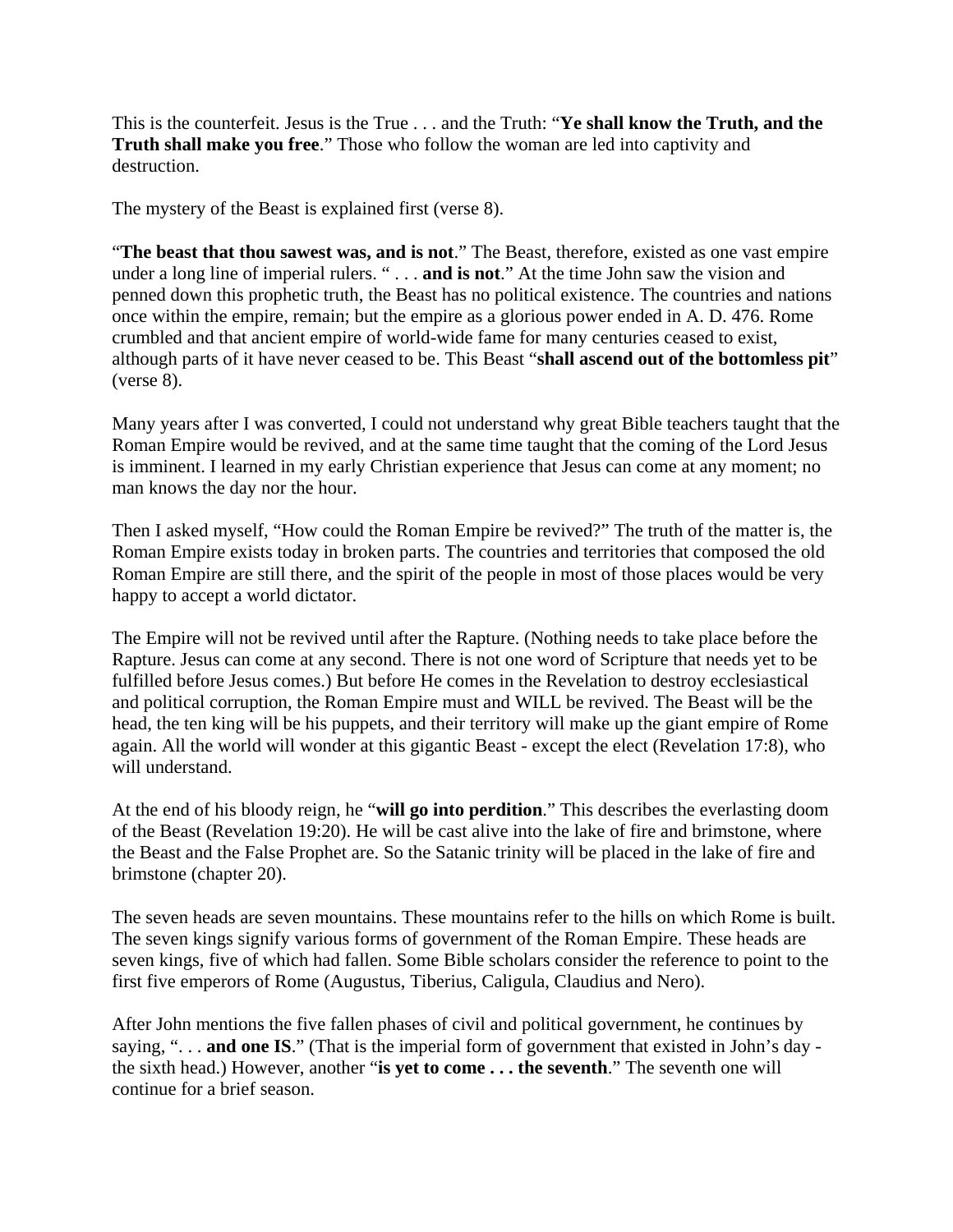"**AND THE BEAST THAT WAS . . . AND IS NOT . . . EVEN HE IS THE EIGHTH, and is of the seven, and goeth into perdition**" (Revelation 17:11). And the eighth, which is of the seven and goeth into perdition, is the man who heads the empire - the Antichrist, the little horn of Daniel chapter 7. That will be Satan's man who will arise out of the abyss.

Next we have the ten horns of the Beast (verse 12).

The ten horns are kings who come within the scope of the kingdom of the Beast. The duration of his reign will determine the duration of their reign. They all have one mind, one purpose and one heart. They yield themselves wholeheartedly and unreservedly into the hands of the Beast . . . they are at his service (verse 13).

The Lamb of God then appears and declares war.

The Beast, the ten kings and their armies are on one side; the Lamb of God and the mighty host of Heaven are on the other side (verse 14). This is the war described in Revelation 19:11-21. In chapter 17 the last act of the Beast and his ungodly associates has not actually come. It is seen by John, but it does not happen until Revelation 19:11-21. There are other events that transpire between the account given here and the actual battle.

There is no guesswork concerning the outcome. The King of kings will be victorious and the Beast with his henchmen will be put down.

The waters John saw, upon which the woman sat, signify multitudes of people, nations, tongues (verse 15).

The tremendous moral influence of the woman extended far beyond the Palestine area . . . it reached the ends of the earth. The masses of mankind were organized and brought under her influence. The "**many waters**" in verse 1 become evangelists of the woman, and lead untold multitudes to follow her. The ten horns (kings) finally turn against her whom they have supported, worshipped, and bowed down to. The Beast and the ten kings then destroy the woman. They reduce her to a state of complete desolation, and they confiscate her wealth.

"**The love of money is the root of all evil**," and the glory of things seen has been the damnation of millions - and will be until the consummation of all things.

In verse 17 we see God's will and God's words carried out. The ten kings unite with the Beast, who is the real authority, and together they destroy the systems of Rome . . . the scarlet woman with all of her despicable doctrines and practices.

Verse 18 clearly points out the city where all these horrible things will originate - the city from which they will spread to the ends of the earth, and from which final judgment will be poured out and multitudes will be destroyed when the Lamb of God leads the armies of Heaven against earth's ungodly reprobates.